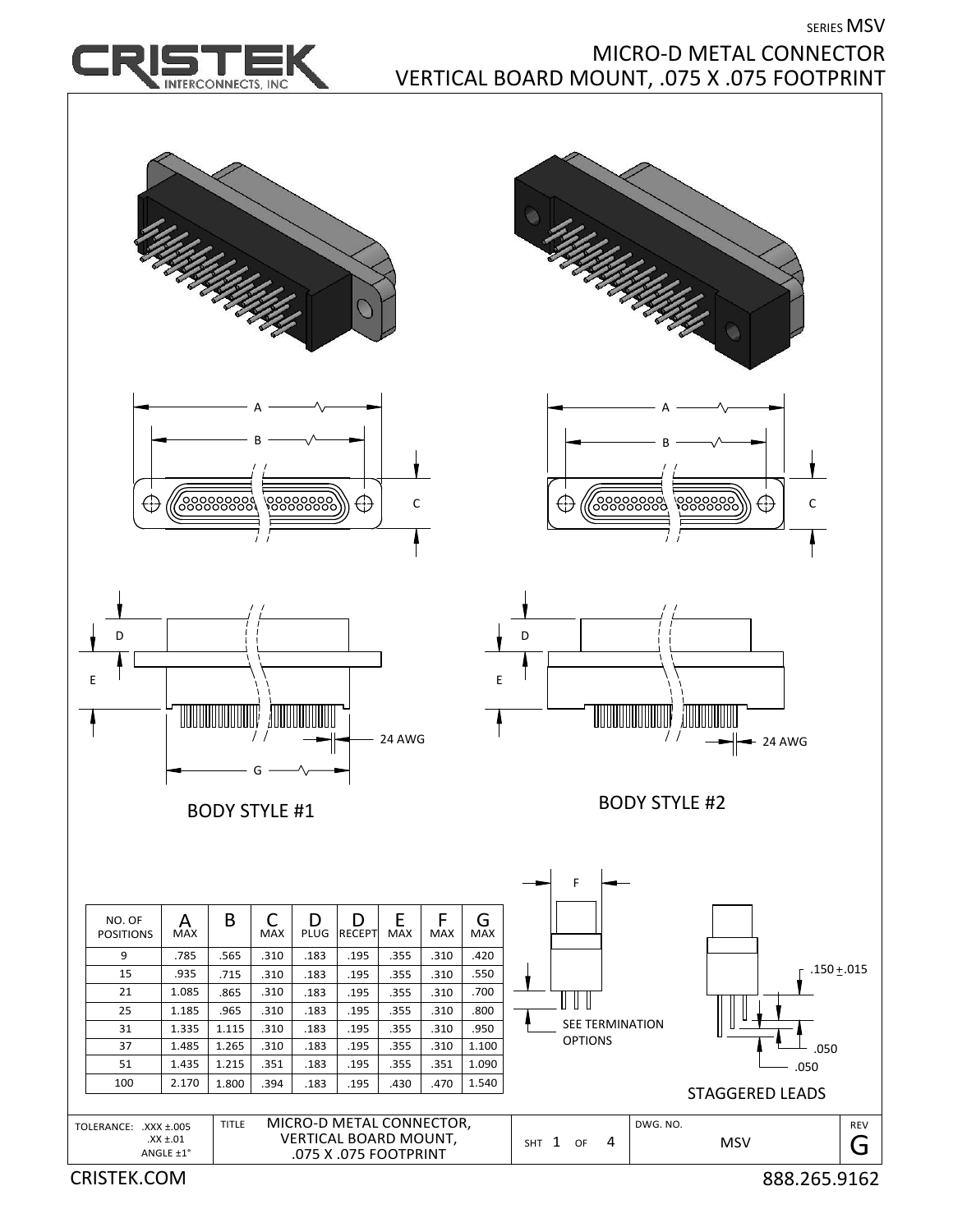SERIES MSV

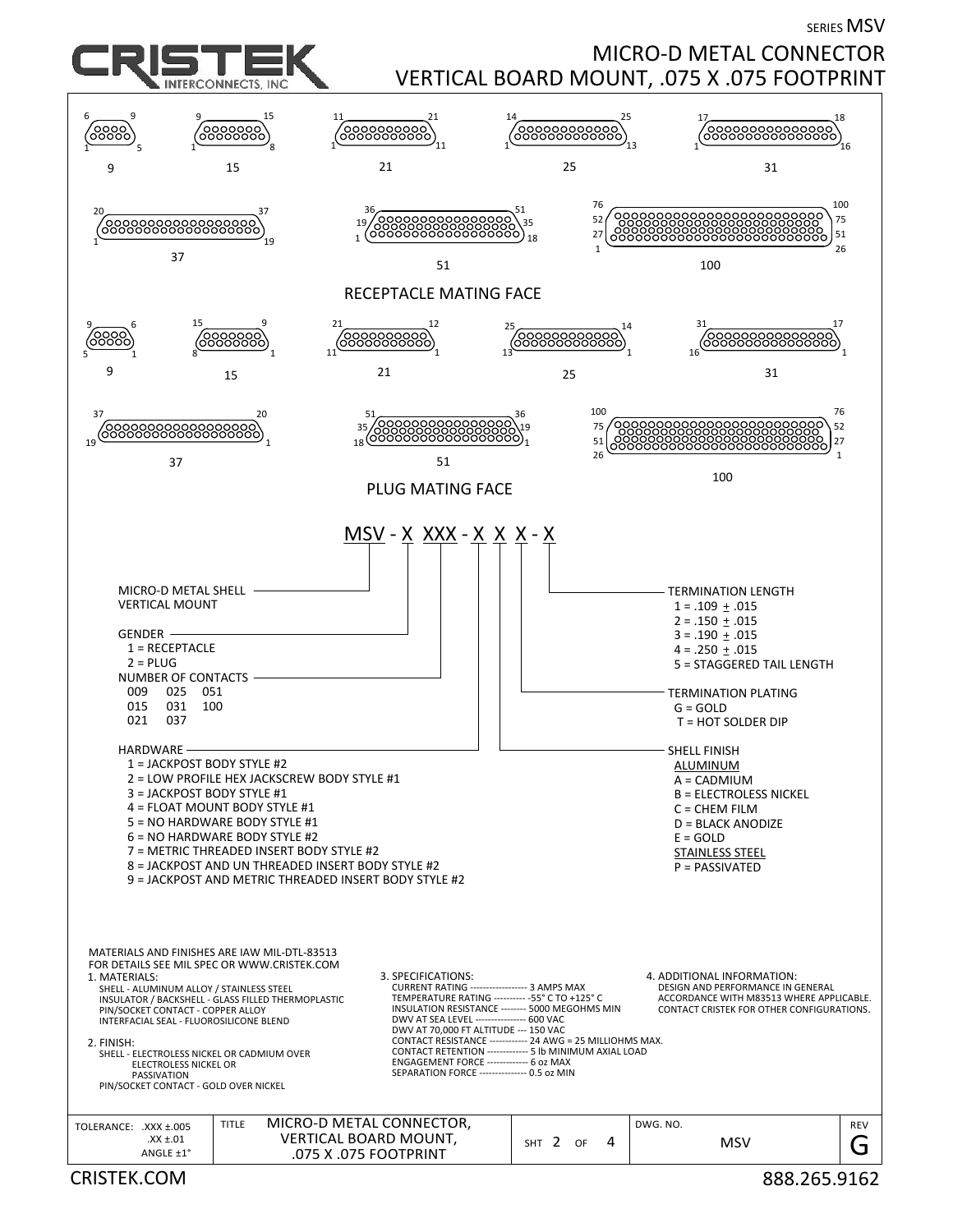

## SERIES MSV